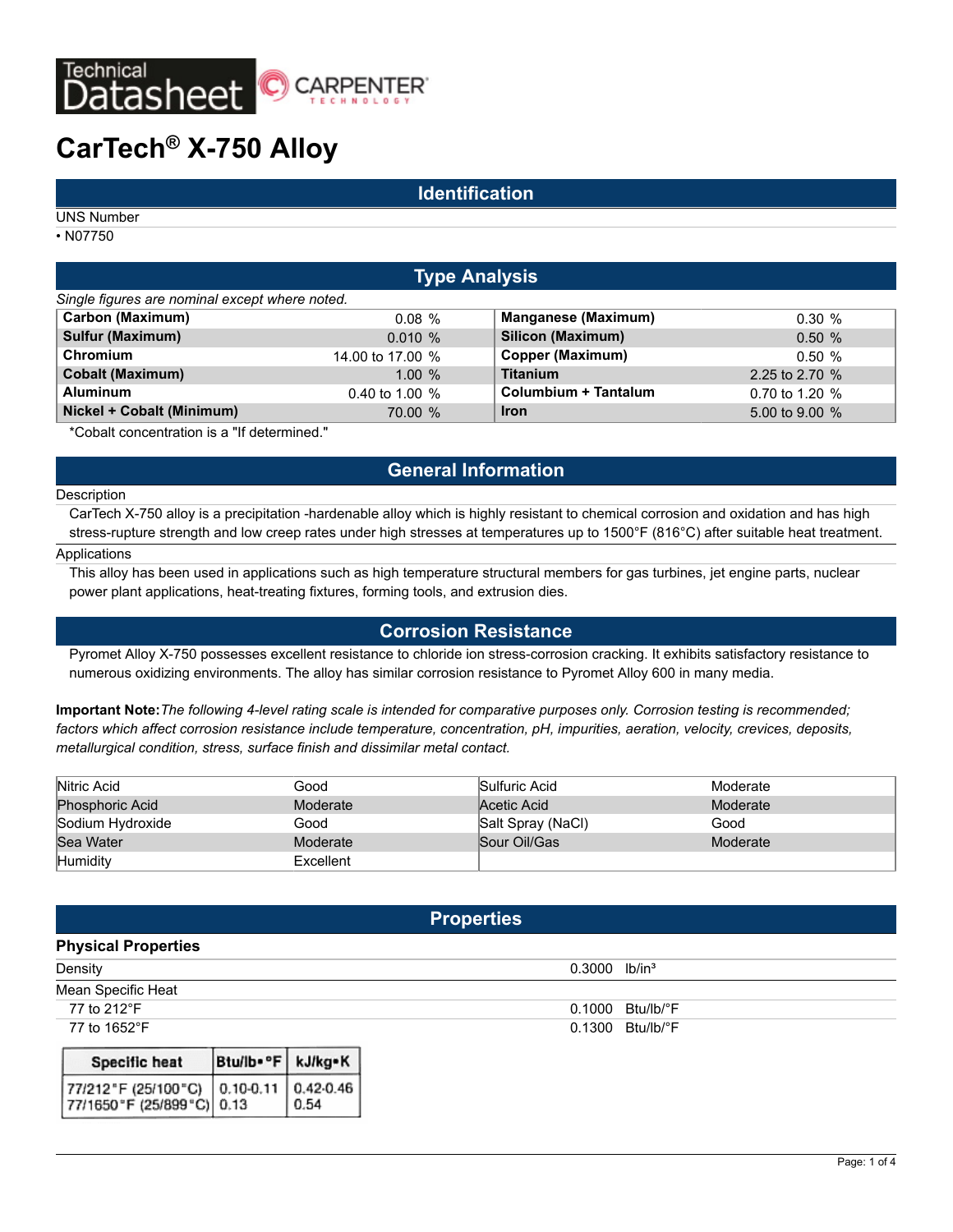# **CarTech® X-750 Alloy**

| Mean CTE                |                                           |
|-------------------------|-------------------------------------------|
| 80 to 200 $\degree$ F   | 6.70 $\times$ 10 $\cdot$ in/in/ $\cdot$ F |
| $80$ to $600^{\circ}$ F | 7.50 $\times$ 10 $\cdot$ in/in/ $\cdot$ F |
| 80 to 1000 $\degree$ F  | 7.90 $\times$ 10 $\cdot$ in/in/ $\cdot$ F |
| 80 to 1200°F            | 8.10 $\times$ 10 $\cdot$ in/in/ $\cdot$ F |
| 80 to 1600°F            | 9.00 $\times$ 10 $\cdot$ in/in/ $\cdot$ F |

# **Coefficient of Thermal Expansion**

|                                    | Temperature                    |                                 |                                      |  |
|------------------------------------|--------------------------------|---------------------------------|--------------------------------------|--|
| 80°F to                            | 26.7°C to                      | $10-4$ <sup>o</sup> F           | $10-4$ <sup>o</sup> C                |  |
| 200<br>600<br>1000<br>1200<br>1600 | 93<br>316<br>538<br>649<br>871 | 6.7<br>7.5<br>7.9<br>8.1<br>9.0 | 12.1<br>13.5<br>14.2<br>14.6<br>16.2 |  |

| <b>Thermal Conductivity</b> |  |
|-----------------------------|--|
|                             |  |

| $300^{\circ}$ F  | 117.0 $BTU-in/hr/ft^2/°F$             |
|------------------|---------------------------------------|
| $600^{\circ}$ F  | $142.0$ BTU-in/hr/ft <sup>2</sup> /°F |
| $1000^{\circ}$ F | $184.0$ BTU-in/hr/ft <sup>2</sup> /°F |
| $1200^{\circ}$ F | $199.0$ BTU-in/hr/ft <sup>2</sup> /°F |
| $1400^{\circ}$ F | $218.0$ BTU-in/hr/ft <sup>2</sup> /°F |
| $1600^{\circ}$ F | 245.0 $BTU-in/hr/ft2/°F$              |

# **Thermal Conductivity**

| Temperature |     |                                |       |  |
|-------------|-----|--------------------------------|-------|--|
| °F          | ۰c  | Btu-in/ft <sup>2</sup> hr = °F | W/m•K |  |
| 300         | 149 | 117                            | 16.9  |  |
| 600         | 316 | 142                            | 20.5  |  |
| 1000        | 538 | 184                            | 26.5  |  |
| 1200        | 649 | 199                            | 28.7  |  |
| 1400        | 760 | 218                            | 31.4  |  |
| 1600        | 871 | 245                            | 35.3  |  |

| Modulus of Elasticity (E) |                                     |
|---------------------------|-------------------------------------|
| $80^{\circ}$ F            | 31.0 $\times$ 10 $\frac{3}{10}$     |
| 500°F                     | 28.7 $\times$ 10 $\frac{3}{10}$ ksi |
| 1000°F                    | $25.0 \times 10$ s ksi              |
| 1350°F                    | $21.0 \times 10$ s ksi              |
| 1501°F                    | 18.5 x 10 s ksi                     |

# **Modulus of Elasticity**

|              | Temperature |      |                     |  |
|--------------|-------------|------|---------------------|--|
| $^{\circ}$ F | ۰c          |      | psi x 10* MPa x 10* |  |
| 80           | 26.7        | 31.0 | 213.7               |  |
| 500          | 260.0       | 28.7 | 197.9               |  |
| 1000         | 538.0       | 25.0 | 172.4               |  |
| 1350         | 732.0       | 21.0 | 144.8               |  |
| 1500         | 816.0       | 18.5 | 127.6               |  |

Electrical Resistivity

| 73°F, Hot Rolled              | 764.0 ohm-cir-mil/ft |
|-------------------------------|----------------------|
| 73°F. Solution Treated        | 716.0 ohm-cir-mil/ft |
| 73°F, Solution Treated + Aged | 746.0 ohm-cir-mil/ft |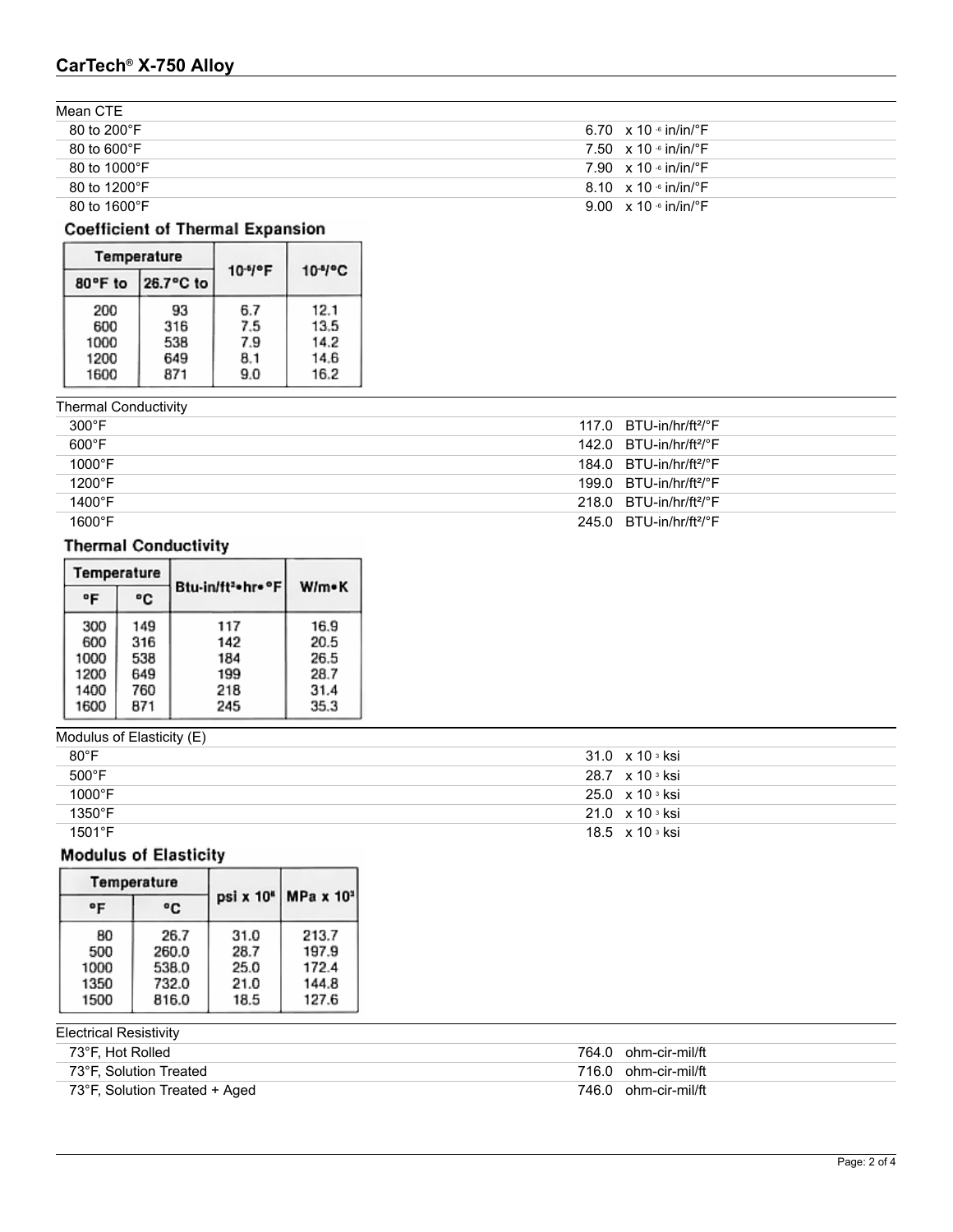# **CarTech® X-750 Alloy**

### **Electrical Resistivity**

|                     | ohm-cir mil/ft microhm-mm |      |  |  |
|---------------------|---------------------------|------|--|--|
| Condition           | At Room Temperature       |      |  |  |
| Hot Rolled          | 764                       | 1270 |  |  |
| Solution<br>Treated | 716                       | 1190 |  |  |
| Solution<br>Treated |                           |      |  |  |
| & Aged              | 746                       | 1240 |  |  |

#### Melting Range 2540 to 2600 °F

#### **Typical Mechanical Properties**

#### **Bar Stock:** Treatment #1

Solution treatment 2100°F (1149°C), 2 to 4 hrs., air cool Intermediate age 1550°F (843°C), 24 hrs., air cool Final age  $1300^\circ$ F (704 $^\circ$ C), 20 hrs., air cool

| Test<br>Temperature |       | <b>Short-Time Tensile Properties Tests</b> |            |                                     |            |                                 |                        |  |  |
|---------------------|-------|--------------------------------------------|------------|-------------------------------------|------------|---------------------------------|------------------------|--|--|
|                     |       | <b>Yield Strength</b><br>0.2% offset       |            | Ultimate<br><b>Tensile Strength</b> |            | % Elongation<br>in 2" (50.8 mm) | % Reduction<br>of Area |  |  |
| ۰F                  | ۰c    | ksi                                        | <b>MPa</b> | ksi                                 | <b>MPa</b> |                                 |                        |  |  |
| 70                  | 21.1  | 92                                         | 634        | 161                                 | 1110       | 22                              | 30                     |  |  |
| 1000                | 538.0 | 83                                         | 572        | 140                                 | 965        | 20                              | 30                     |  |  |
| 1200                | 649.0 | 82                                         | 565        | 120                                 | 827        | 10                              | 21                     |  |  |
| 1400                | 760.0 | 68                                         | 469        | 80                                  | 552        | 10                              | 22                     |  |  |
| 1500                | 816.0 | 45                                         | 310        | 47                                  | 324        | 20                              | 32                     |  |  |

Stress-rupture data-Treatment #1

| Test<br>Temperature          |                          | Stress for Rupture in* |                          |                       |                          |                      |                          |  |  |
|------------------------------|--------------------------|------------------------|--------------------------|-----------------------|--------------------------|----------------------|--------------------------|--|--|
|                              |                          | 10 Hours               |                          | 100 Hours             |                          | 1000 Hours           |                          |  |  |
| ۰F                           | ۰c                       | ksi                    | MPa                      | ksi                   | MPa                      | ksi                  | MPa                      |  |  |
| 1100<br>1200<br>1350<br>1500 | 593<br>649<br>732<br>816 | 130<br>90<br>60<br>34  | 896<br>621<br>414<br>234 | 110<br>80<br>49<br>26 | 758<br>552<br>338<br>179 | 90<br>69<br>38<br>16 | 621<br>476<br>262<br>110 |  |  |

\*Approximate values

### Treatment #2

Stress equalization 1625°F (885°C), 24 hrs., air cool<br>Precipitation age 1300°F (704°C), 20 hrs., air cool

| <b>Test</b><br>Temperature        |                                          | <b>Short-Time Tensile Properties Tests</b> |                                 |                                     |                                    |                                 |                            |  |  |
|-----------------------------------|------------------------------------------|--------------------------------------------|---------------------------------|-------------------------------------|------------------------------------|---------------------------------|----------------------------|--|--|
|                                   |                                          | <b>Yield Strength</b><br>0.2% offset       |                                 | Ultimate<br><b>Tensile Strength</b> |                                    | % Elongation<br>in 2" (50.8 mm) | % Reduction<br>of Area     |  |  |
| ۰F                                | ۰c                                       | ksi                                        | MPa                             | ksi                                 | MPa                                |                                 |                            |  |  |
| 70<br>800<br>1000<br>1200<br>1400 | 21.1<br>427.0<br>538.0<br>649.0<br>760.0 | 125<br>112<br>111<br>110<br>96             | 862<br>772<br>765<br>758<br>662 | 178<br>162<br>157<br>142<br>99      | 1227<br>1117<br>1082<br>979<br>683 | 23<br>23<br>22<br>10<br>10      | 35<br>34<br>31<br>15<br>15 |  |  |